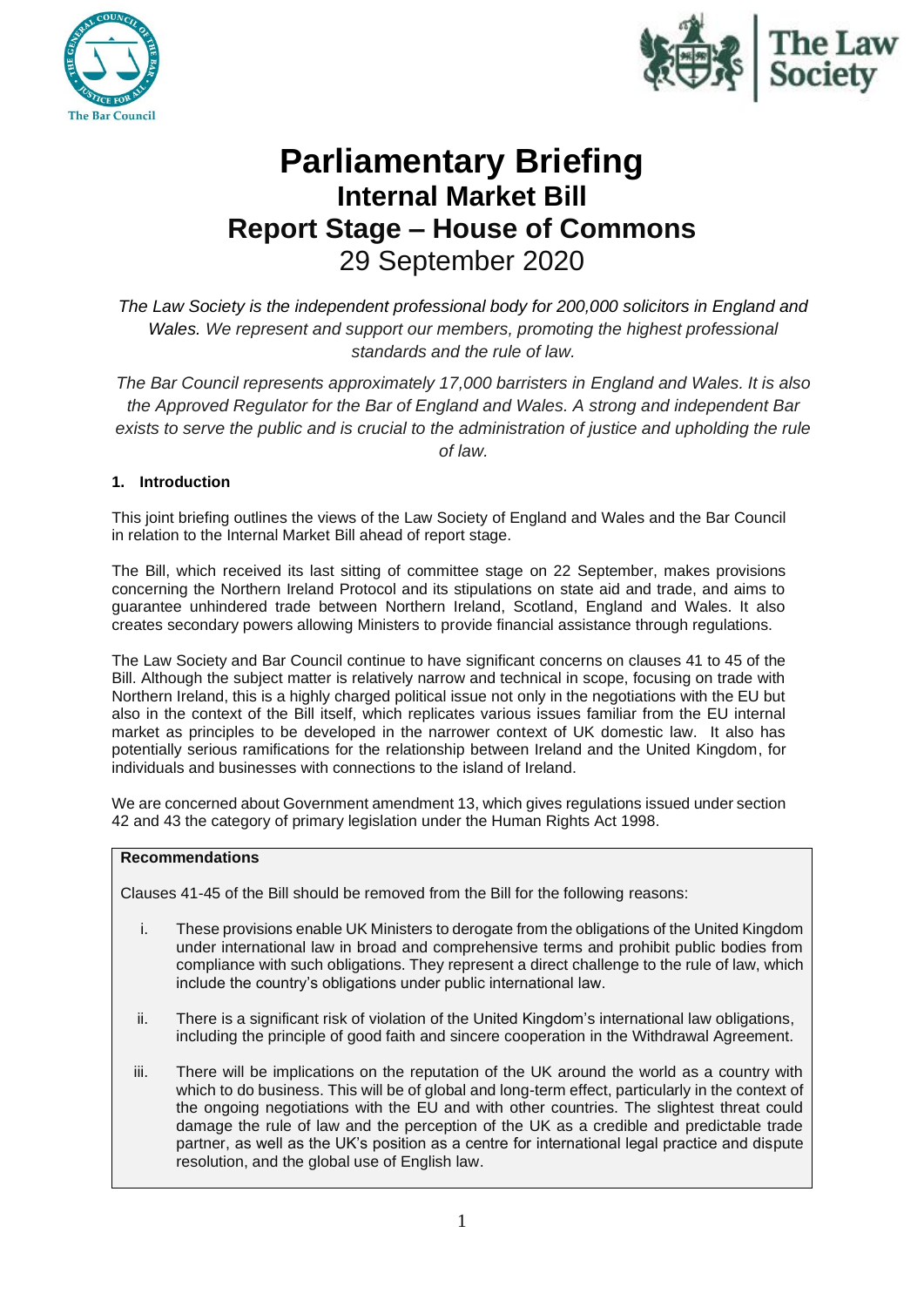



- iv. There will be negative consequences on the continuing cooperation with other jurisdictions in relation to civil judicial cooperation and enforcement of judgements. The Bill could be highly prejudicial to the UK Government's application to accede to the Lugano Convention.
- v. The provisions could raise significant conflict between the courts and executive with regard to judicial review.

We therefore urge support for New Clause 1 and amendment 16, which place a ministerial duty to respect the rule of law and judicial independence.

We are concerned about amendment 13 which gives regulations issued under section 42 and 43 the category of primary legislation under the Human Rights Act 1998.

### **2. Challenge to the rule of law**

Clauses 41 to 45 of the Bill represent a direct and apparently deliberate challenge to the rule of law, which must be understood, including by the United Kingdom, to include its obligations under international law.

These provisions enable UK Ministers to derogate from the obligations of the United Kingdom under international law in broad and comprehensive terms and prohibit public bodies from compliance with such obligations (particularly clause 44(1)).

We are unaware of a precedent for such an approach in UK legislation or administrative practice, which cuts across numerous statements of high judicial and political authority confirming the country's consistent commitment to upholding the rule of law.

Furthermore, these measures affect the legal hierarchy of sources established in the Withdrawal Agreement (in violation of article 4 and 5). If the Bill is passed as introduced, the Northern Ireland Protocol and associated caselaw would have a subordinate role dependent on ministerial interpretation.

The new Government amendment 13 creates a legal anomaly. It would enable regulations made under clauses 42 and 43 to be treated as primary legislation. This would mean that such regulations would be excluded from being judicially reviewed (and potentially struck down if they were found to breach human rights legislation). Instead, the court would only have powers to issue a declaration of incompatibility under section 4 of the Human Rights Act.

#### **3. Potential breach of public international law**

While the UK is no longer a Member State of the EU, the transitional period has not yet expired. We are therefore concerned that the effect of the proposed legislation will be to place the UK in breach not only of the specific provisions of the Northern Irish Protocol but also of the wider principles of good faith and sincere cooperation that continue to bind the UK under the general provisions of the Withdrawal Agreement during the transitional period.

It would be very undesirable for the UK to be placed in a position where the EU could accuse it, with considerable force, of a deliberate and fundamental breach of its general obligations during the transition period, with potentially far-reaching adverse effects both on the legal interests and international reputation of the United Kingdom.

Experts have suggested that the Bill could violate the principle of good faith and sincere cooperation in the Withdrawal Agreement. This could lead to dispute settlement proceedings being commenced against the UK and, and, therefore, a risk of retaliation from the EU including the suspension of trade as set out in the Withdrawal Agreement.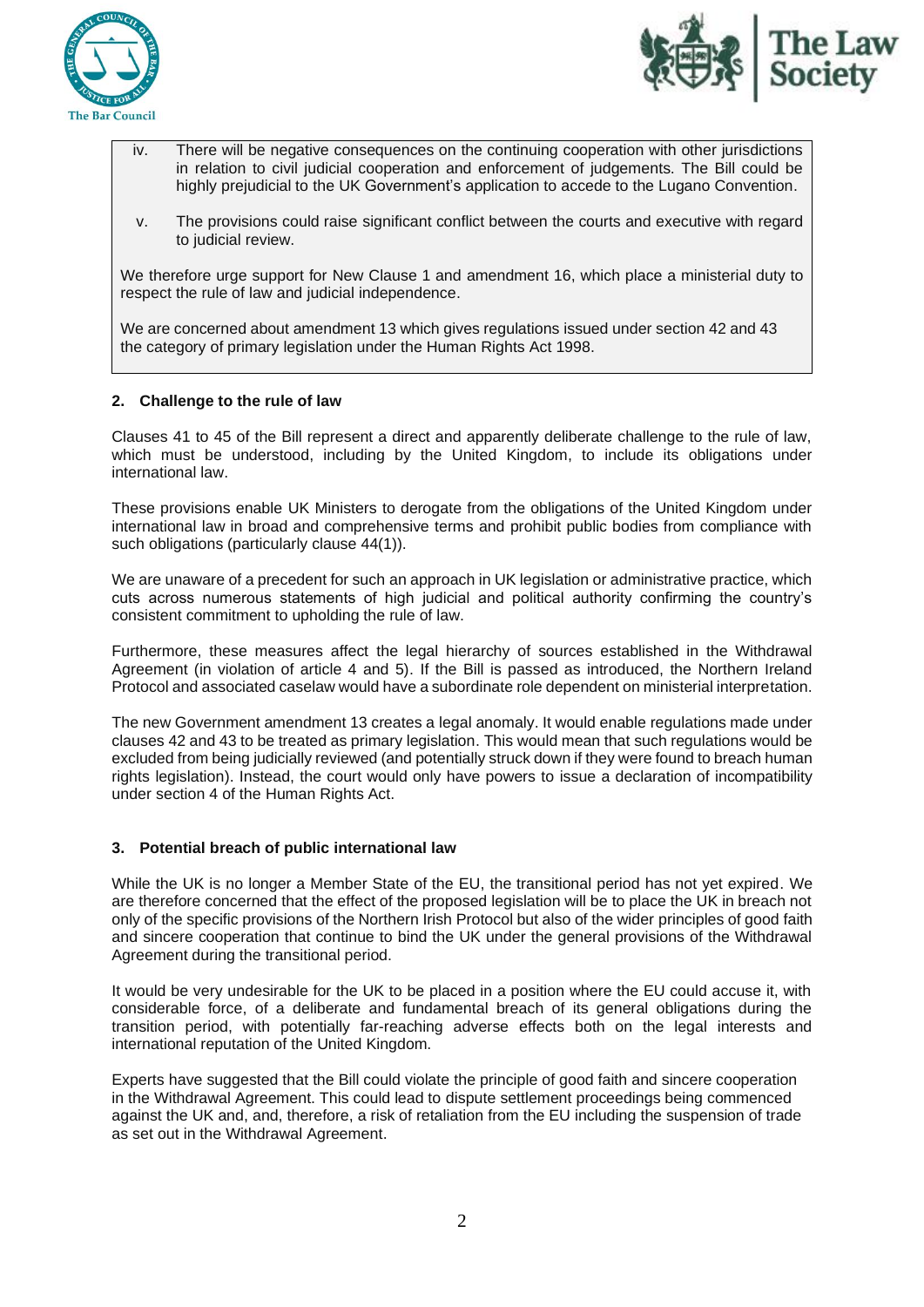



# **4. Implications on the reputation of the UK around the world**

We are concerned at the implications of this initiative for the reputation of the UK around the world, including as a centre for international legal practice and dispute resolution, particularly in the context of the ongoing negotiations with the EU and with other current or prospective trading partners.

Given the stated ambition of the UK Government to be a leader in global trade, including in respect of professional services, which is one of the most important UK economic sectors, it sends a negative message to cast doubt on our willingness to abide by our international commitments or to retain a discretion to depart from such commitments at the discretion of UK Ministers.

The resulting damage to the UK's reputation would likely make prospective trading partners – including key UK Government targets such as the US and Australia, and important growth markets for the legal sector such as India and Brazil – far more wary of entering into trade agreements with the United Kingdom.

# **5. Implications on civil judicial cooperation**

The UK Government has formally requested for the UK to accede to the Lugano Convention at the end of the transition period to enable civil judicial cooperation with our closest neighbouring jurisdictions to continue on an efficient basis. This is a sensitive political issue, where the UK is seeking to persuade other Member States and signatories, and the EU itself, to approve the UK's application. Again, we are very concerned that the present initiative will severely undermine those efforts and will cause significant prejudice to the reputation of the UK.

The UK no longer being party to the Lugano Convention is not in the interests of access to justice for UK and EU businesses and citizens, who will be affected by delay and disruption to the assertion of their legal rights.

# **6. Effect on judicial review**

Clause 45 would exclude judicial review of any regulations made under clauses 42 and 43 on grounds of incompatibility with domestic law, including human rights measures, as well as international law. This has implications for the rule of law and the principles of access to justice, which are themselves a core component of the rule of law. The Government is now proposing a further procedural restriction on applications for judicial review of such measures. In addition, the further amendment 13 now proposed, reclassifying regulations made under Clauses 42 and 43 for the purposes of the Human Rights Act 1998, appears to be yet another attempt to curtail the jurisdiction of the courts in respect of such secondary legislation, contrary to the principle of access to justice as well as the principles underlying the 1998 Act itself.

It is unclear how the courts would interpret an "ouster clause" like this one: precedent suggests that only an ouster clause expressed in clearly unequivocal terms would hold up and would in any case not prevent a judicial review challenge based on an error of law.

This provision would also contravene the Withdrawal Agreement (direct effect provisions, Article 4 Withdrawal Agreement). This provision provides a right for individuals to directly rely on the Withdrawal Agreement provisions and challenge the UK or EU implementation in national courts, where they have clear, unambiguous rights under the Agreement. The individuals and businesses therefore have a right to ask for a judicial review under the Withdrawal Agreement and the UK cannot unilaterally deviate from this without breaching its obligations.

This Bill is therefore likely to cause significant conflict between the courts and executive with regard to judicial review.

Finally, even if the effect of the "ouster clause" was to prevent any domestic challenge to measures that were in breach of international commitments of the UK, there is a substantial risk that these issues will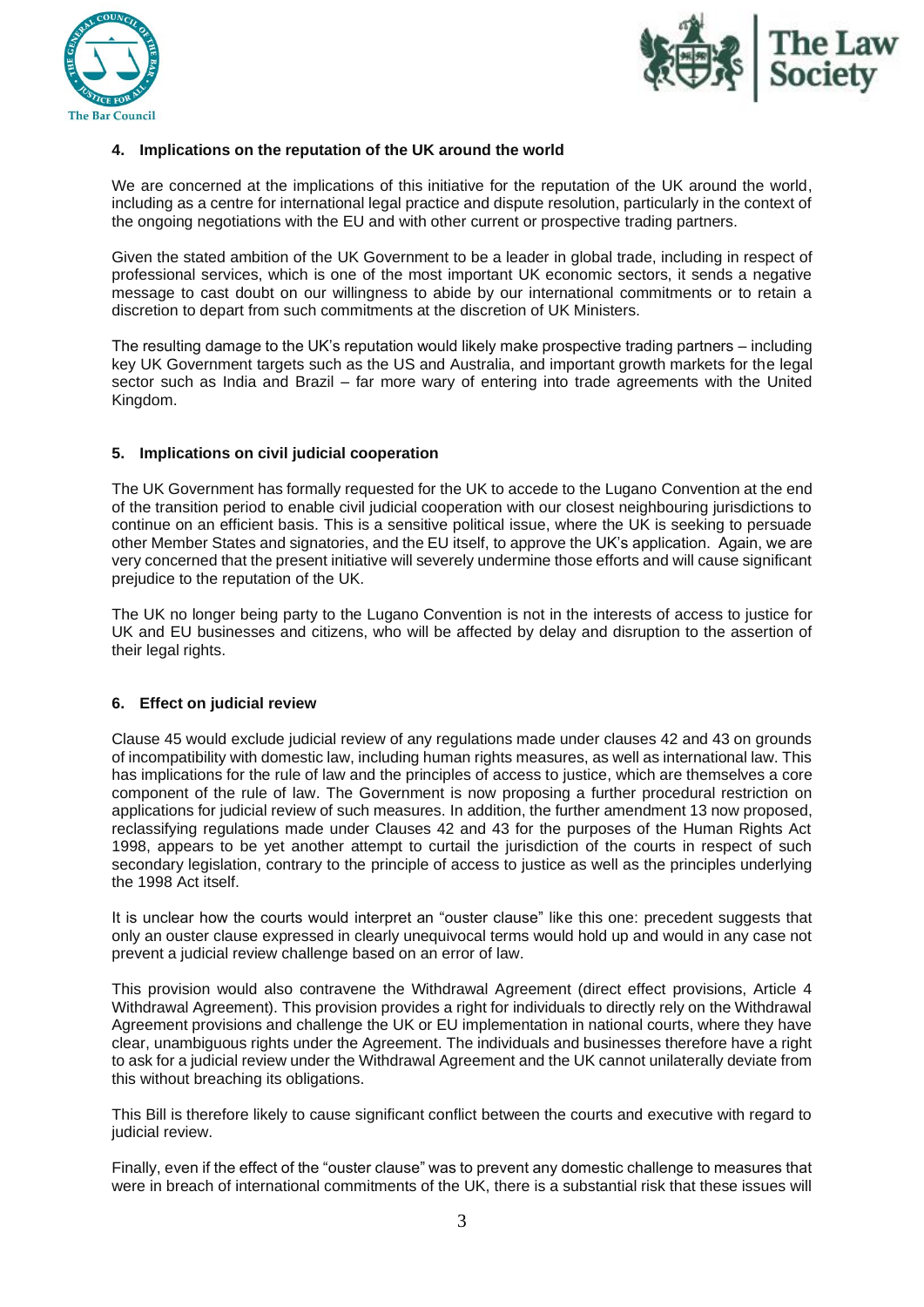



be litigated at the international level, with further adverse implications for the international reputation of the UK and its Government.

# **7. Absence of justification for the proposed measures**

The Law Society and Bar Council do not believe there is a justification for the proposed measures. The Treasury Solicitor and Advocate General for Scotland have resigned as a result of this initiative and we are aware of direct criticisms expressed by Sir Bob Neill MP, the Chair of the Justice Committee and by a number of other very senior parliamentarians including the previous two Attorney Generals.

The adoption of a stricter Parliamentary procedure before such measures are brought into force does not address the substance of those criticisms. The mere fact that Parliament may endorse the bringing into force of a statutory instrument does not mean that the measure is no longer incompatible with international law.

The Law Society and the Bar Council have seen the statement from the Attorney General setting out the government's legal position on the Bill and the Northern Irish Protocol. We have also seen reports of advice given by the Attorney General to the effect that the commitment to the rule of law reflected in the ministerial code is limited to obligations under UK domestic law. If those views have been accurately reported then the Law Society and the Bar Council respectfully but fundamentally disagree with them.

In particular, the Law Officers note in their published statement itself recognises that, "*it is an established principle of international law that a state is obliged to discharge its treaty obligations in good*  faith. This is, and will remain, the key principle in informing the UK's approach to international *relations."* The Law Society and the Bar Council agree with this statement, which reflects the consistent approach of the UK and its Courts to its obligations under international law.

However, the statement goes on to state the conventional "dualist" doctrine of UK domestic law, and to restate the principle of Parliamentary sovereignty, reaching the conclusion that, as a matter of UK domestic law, there is nothing unconstitutional or unlawful in Parliament adopting legislation that is inconsistent with its international obligations. This analysis is correct viewed exclusively as a matter of pure domestic UK law but it does not address the points that are of concern to the Law Society and the Bar Council, that the proposed approach is directly incompatible with the discharge of the legal obligations of the UK under international law.

The general position recognised by the UK Government of the discharge of treaty obligations in good faith, is clearly jeopardised by the proposed legislation. The UK remains bound by its specific obligations of sincere cooperation under the EU Treaties during the transitional period and equivalent obligations expressly set out in Article 4 of the Northern Irish Protocol. The Law Society and the Bar Council are of the view that the proposed adoption of legislation that is deliberately designed to confer powers on Ministers to act incompatibly with international law and to prohibit compliance with obligations imposed by an international treaty ratified by the UK and endorsed by Parliament, constitutes a clear breach of those aspects of the rule of law.

#### **8. Devolution**

We are also concerned that the potential effects of this Bill on the current devolution settlement are significant. As drafted, the Bill could affect the devolution settlement by providing the UK Government the ability to reduce the right of the Senedd, and other devolved Parliaments, to regulate within currently defined areas of devolved competence as each of them sees fit. We support the arguments made by the Law Society of Scotland in their [Parliamentary briefing](https://www.lawscot.org.uk/research-and-policy/influencing-the-law-and-policy/our-input-to-parliamentary-bills/bills-201920/united-kingdom-internal-market-bill-2019-2021/) for Second Reading and Committee stage of the Bill.

#### **For further information please contact:**

Sam Lamont **Public Affairs Adviser M:** *07391 499343*